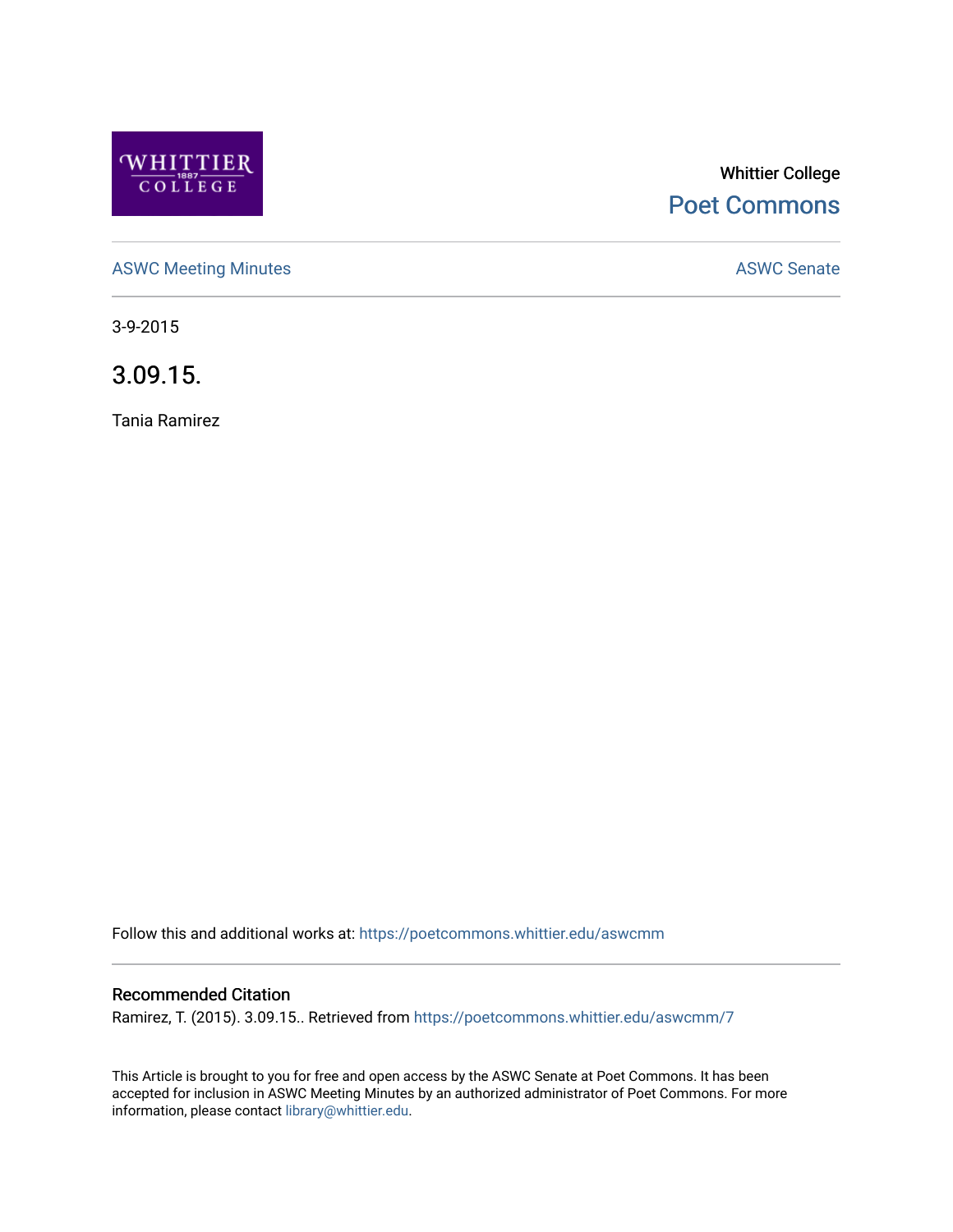

## **Meeting Minutes for March 9, 2015**

## **I.** Meeting is called to order at 7:05 pm

- a. Moment of Silence observed for our Quaker Traditions.
- b. Inspirational Quote
	- a. "A strong person knows they have the strength for the journey, but a person of strength knows it is the journey where they will become strong." - Unknown Author
	- b. Read by Senator Murillo.

## **II. Mission Statement**

- a. The ASWC Senate, as the governing body of the Associated Students of Whittier College, is dedicated to the betterment of the college as an institution and as a member of the broader community. The Senate shall assist on-campus clubs and organizations in creating, promoting and implementing dynamic programs and events that involve students and add value to their educational experience. This body will act as an open forum for students to voice their opinions and desires, always keeping the best interests of the ASWC in mind. In all of its actions, the Senate will serve the students first with integrity, dedication, responsibility and humility.
- b. Read by Senator Kimball.

# **III. Roll Call- Secretary Ramirez**

- **a.** Present: President Esquer, Vice President Duarte, Treasurer Carlson, Director Allman, Director Rashid, Senator Boynton, Senator Perez, Senator Kenny, Senator Romero, Senator Jones, Senator Sanchez, Senator Smith, Senator Meuwissen, Senator Murillo, Senator Doung, Senator Lendavai, Senator Santacruz, Senator Reyes, Senator Atoya, Senator Kimball, Senator Vargas, and Senator Butler Senator Malgina.
- **b. Absent excused:** Senator Romero.
- **c. Unexcused:**

# **IV. Minutes Amendment/Approval**

- a. Motion to Approve Minutes from March  $2^{nd}$  Senator Kenny.
	- a. All Minutes will be posted on Org-Sync, under "ASWC Files"

## **Personnel Issue**

**A. NEW Social Justice Coalition chair: Rudy Marquez**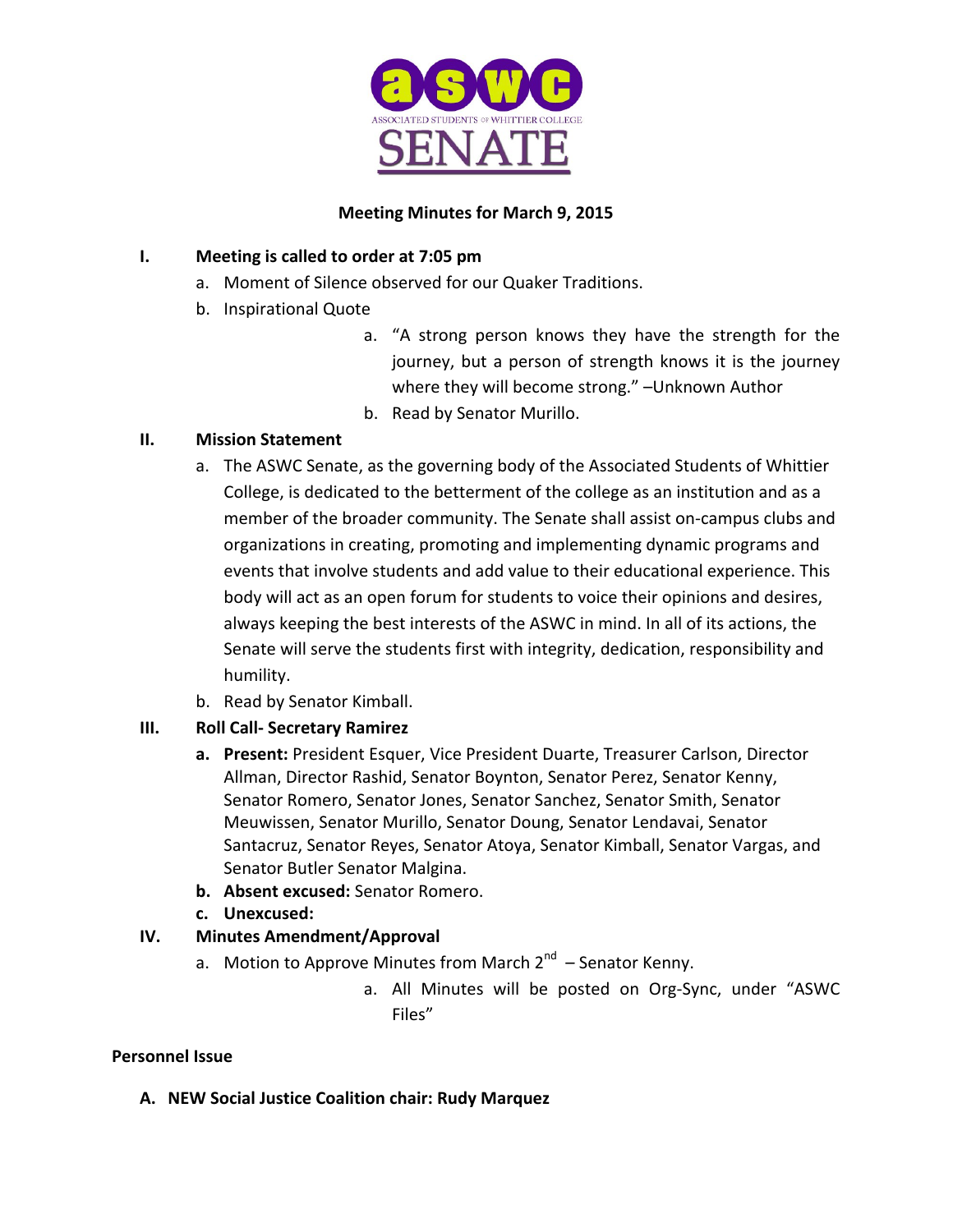#### **V.** President's Message- President Esquer

- a. Tonight we have a couple guest speakers. Please welcome our new Dean Perez.
- b. Our next guest Ben C. talking about the Senior Class gift campaign.
- c. Our next guest is Stephanie C. president of student body at Whittier Law School.
- d. I have posted my office hours. Also please get the word out about Senate Address.

| <b>ASWC ACCOUNTS</b>             |             |
|----------------------------------|-------------|
|                                  |             |
| <b>Executive Budget Balance:</b> | \$11,614.56 |
|                                  | est.        |
| Reserve Account Balance:         | \$33,259.10 |
|                                  | est.        |
|                                  |             |
| Total Funds Allocated:           | \$56,454.58 |
|                                  |             |
| <b>TOTAL ASWC FUNDS:</b>         |             |
| • General Fund:                  | \$12,897.00 |
|                                  | est.        |
| <b>Total Requests Pending:</b>   |             |
| · First Readings Pending:        | \$1,050.00  |
| • Second Readings Pending:       | \$1,500.00  |
|                                  |             |
| <b>RELATED ACCOUNTS</b>          |             |
|                                  |             |
|                                  | \$27,389.66 |
| Program Board Account:           | est.        |
| Media Council Account:           |             |
|                                  |             |

#### **VI. Treasurer's Report- Treasurer Carlson**

#### **VII. Constituent Reports**

#### **a. Senator Marquez**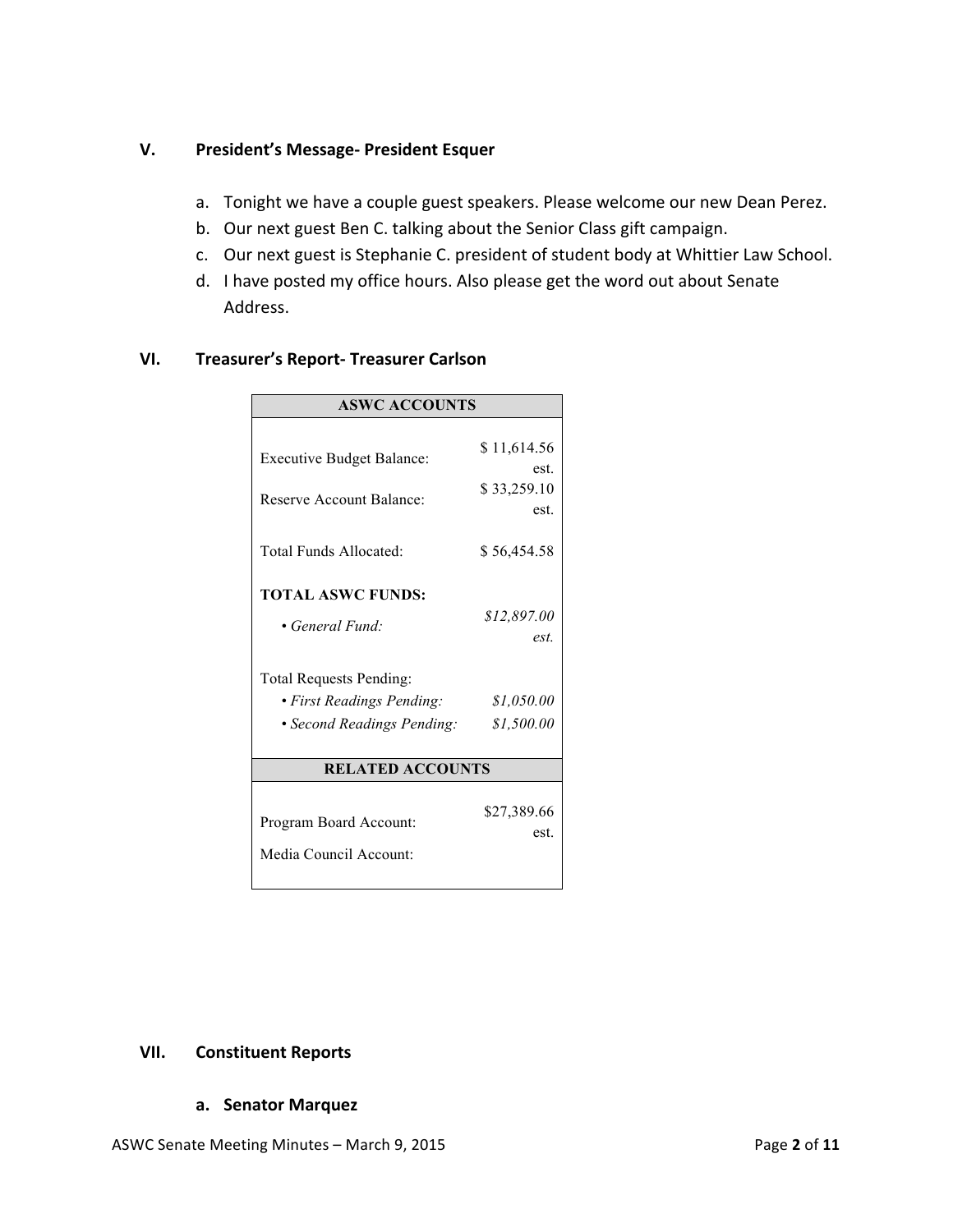a. Nothing new to report.

**b.** Senator Boynton (Freshman Class Council President)

a.FFC class put out their first newsletter.

**c. Senator Kenny (Off- Campus Rep)**

a. Nothing new to report.

**d. Senator Romero (Off-Campus Rep)**

A. Complaints about parking continue. Also there are complaints about residents parking during breakfast hours in the CI parking lot.

#### **e. Senator Perez (Off-Campus Rep)**

a. Nothing new to report.

**f. Senator Meuwissen (Student Body Rep)**

A. Working on creating working out programs.

- **g. Senator Smith (Student Body Rep)**
	- a. Working on pamphlets for parking event.
- **h. Senator Sanchez (Student Body Rep)**

a. Nothing new to report.

#### **i.** Senator Jones (Student Body Rep)

a. Nothing new to report.

**j.** Senator Murillo (Residence Hall rep)

a. Tuesday first yoga class and Wednesday first dance class this week.

- **k. Senator Duong (Residence Hall rep)**
	- a. Contacted Feli regarding laundry machines.
- **l.** Senator Lendvai (Residence Hall rep)

a. Nothing new to report.

- **m. Senator Reyes (SAAC rep)**
	- a. Meeting tomorrow. Preparing for Special Olympics. Tomorrow we have a guest speaker mandatory for Division 3 athletes. Also division 3appreciation event will come up soon.
- n. **Senator Atoya (SAAC rep)**

**A.** Nothing new to report.

o. **Senator Santacruz (DC)**

A. TOBEGLAD meeting this week.

**p. Senator Kimball (Inter-Club Council)**

a. ISC meeting this Thursday in club 88 at 4:30 pm.

**q. Senator Marquez (Social Justice Coalition)**

a. Nothing new to report.

**r. Senator Malgina (Inter-Society council co chair)**

a. Nothing new to report.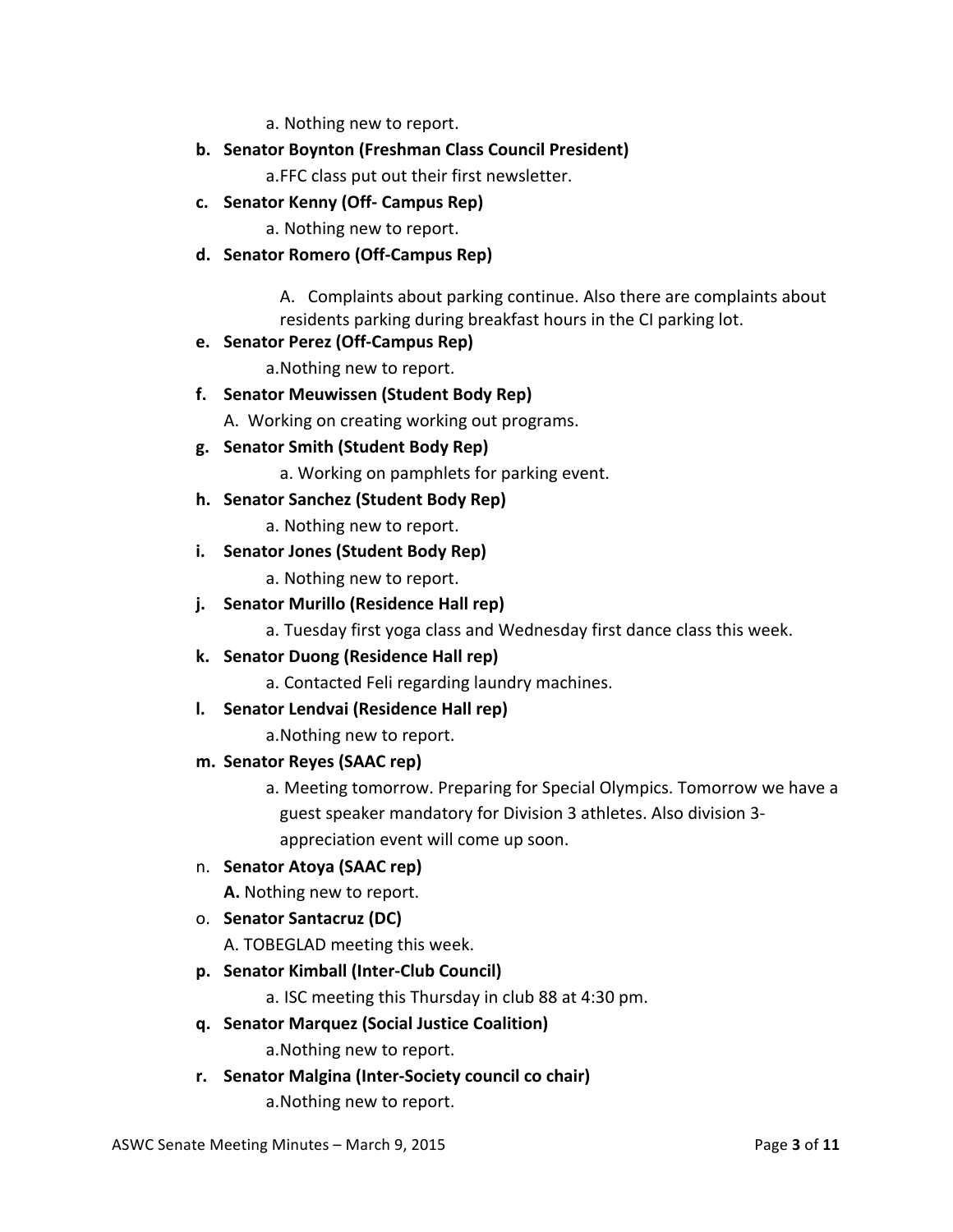#### **s.** Senator Butler (Inter-Society council co chair)

a. This weekend we had our new membership education meeting and it went well.

s. Senator Santacruz (DC)

#### **VIII. Committee Reports**

- a. Administrative- Vice President Duarte
	- a. Meetings are Wednesday at 2:30.
	- b. Drafting new things for the funding code.
- b. Budget-Treasurer Carlson
	- a. Today we have four readings.
- c. Campus Relations- Dir. Rashid
	- a. Organizing for ASWC Address March 31 at 5:30 in the Campus Center. We will have a  $Q & A$  with you executive members.
	- b. Keep wearing polos.
	- c. Anyone interested helping
- d. Elections- Secretary Ramirez
	- a. Nothing new to report.
- e. Program Board Program Board Director Allman
	- a. Spring fest was this past Saturday; we had over 500 students attend. Students enjoyed the many activities we had.
	- b. Our last event Lummies is Saturday march  $28^{th}$ . The cost person is \$25 includes transportation and meal. For the event you need to bring your ID and be a member of the drinking privileges program is over 21 years old. We have a total of 300 spots for the event.
- f. Advocacy- President Esquer
	- a. We met today ad talked about call boxes. Next week magali will come to talk about them more.
- g. Culinary-Senator Jones
	- a. Met last week
	- b. Changed meeting times to Wednesday at 5 pm.
- h. Environmental- Senator Vargas
	- a. Working on budget to improve Wardman garden. Meeting Mondays at 2:30 in the senate office.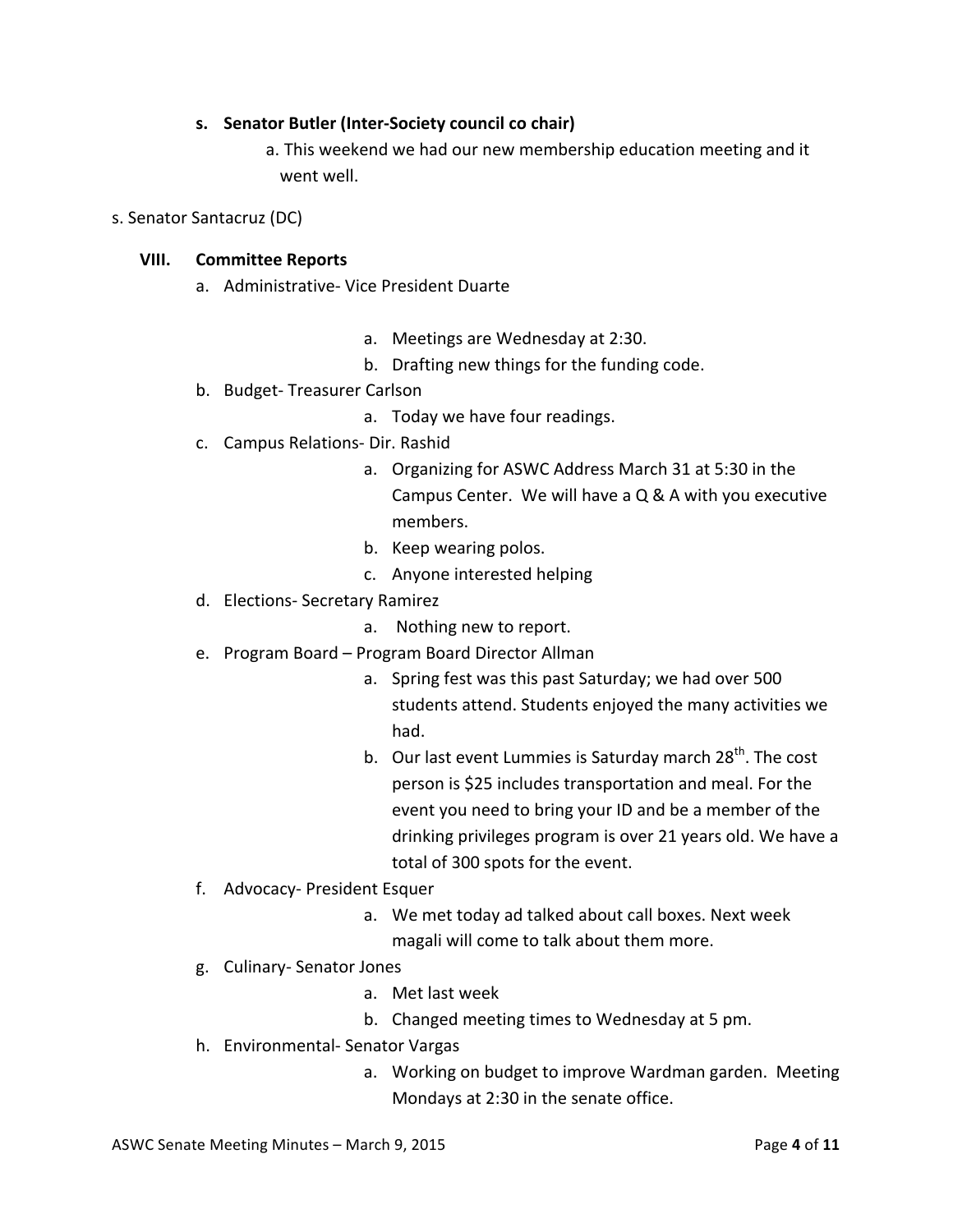- i. Student Feedback- Senator Kenny
	- a. We met this week. Members were tabling throughout the week handing out pamphlets for students to know more parking on campus. The pamphlets have FIQs but I am working to answer more questions that students may have.
	- b. Shuttles works from 6 am to
	- c. Will improve pamphlet to include call boxes and shuttle drop off and pick up locations.
- j. Commuter Senator Perez
	- a. Meeting Wednesday at 1 pm in the Spot. All commuters are welcome.
- IX. **Public Voice** This is the portion of the meeting for anyone who is not on the table to address any questions, comments, or concerns.

Student- I was one the students affected by the turner flood and now that the carpet was pulled in many rooms there are nails that were exposed by the restrooms and rooms. If you could please inform the proper senator so they can help address the issue.

Senator Meuwissen – Currently Res life is working on solutions to address the issue. Student- We are working on starting an automotive club. If anyone is interested in joining, coming soon. Also we are concerned with environment issues such as there several cigarettes buds spread-out. Also a lot of the shower heads leak.

Senator Vargas- Environmental committee meets Mondays at 12:30 in the Senate Office. 

Senator Kimball- I can speak with you after about your club and coming to our meetings. 

Student- I see that April 15 you invited Duncleman to talk about the Whittier College budget. 

Student- Will this be open to students and also when is the next forum? Senator Kenny- Anyone is welcome in upcoming forums please come to student feedback to learn more.

President- March  $31<sup>st</sup>$  is ASWC Address at 5pm. Please come out to listen and ask questions. 

Student- I saw you went over the ASWC budget... is there anything specific for the dances. 

Treasure Carlson- Budget is broken down into several pieces if you would like to learn me please talk with me after the meeting.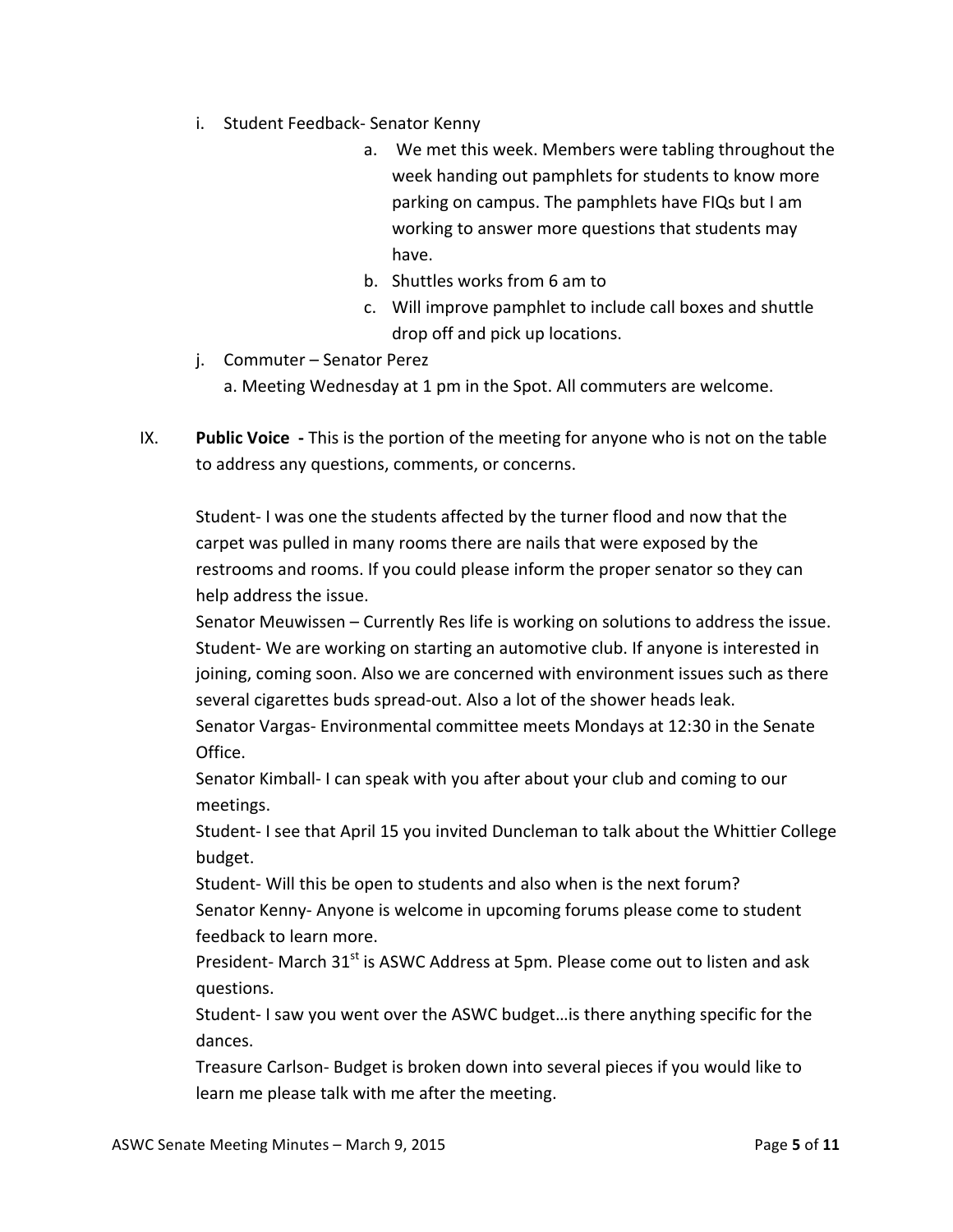Student- It's known that at this time of the year Senate tends to run out of money but I understand it's also based on first come first serve.

Vice President Duarte- Anyone who has questions regarding the funding of Fantasy during the reading we will talk about this further. Any students who want to voice their concerns now is the time.

Student- For Fantasy ASWC funded a recommended amount that we are willing to work with and we are also fundraising but that won't be enough.

Student- I understand that ASWC is running out of money. However, I feel there wasn't enough negligence when funding past events that is why I don't agree that now that there is deficit an event cannot be funded.

Director Allman- I would like to clarify that for any events over 10,000 had to come before the deadline.

Director Rashid- It would be really hard to foresee budget right away because amounts funded change right then and there.

Senator Kenny- Being part of a society myself I would like to speak on behalf of a senator because we did not foresee this coming. Be the change you wish to see in the world therefore if you don't like the senators just think about this.

Student- If you are a member of a society are you allowed to vote.

Senator Kenny- If I am part of a society that is asking for funds I cannot vote and must abstain.

Director Sobers- POI senate elections are happening April 8<sup>th</sup>

Student- If two large events happen within the first week and later you get a number of how many students transferred in, can you change how much you funded those previous events.

Director Rashid- After three days we can withhold the amount served to that event. VP Duarte- POI the reserve budget is only used for campus improvements.

Student- What would happen if you funded events and after 5 weeks after finding out how much you have in the budget what happens.

Treasure- Our estimations are usually very close to what it comes out to be. If you have more questions I'd be happy to meet with you.

Senator Meuwissen - I see both sides of the arguments. In order to address this in the future we have to have the bigger picture in mind.

Student- The same day that Fantasy came two other events were funded that added up to about the same amount for Fantasy...how come they weren't vetoed? Senator Boynton- POI ASA night was tabled several times to work on reducing the requested amount.

Student- What does a low cost event classify as?

Treasure Carlson- Low cost events are under \$500.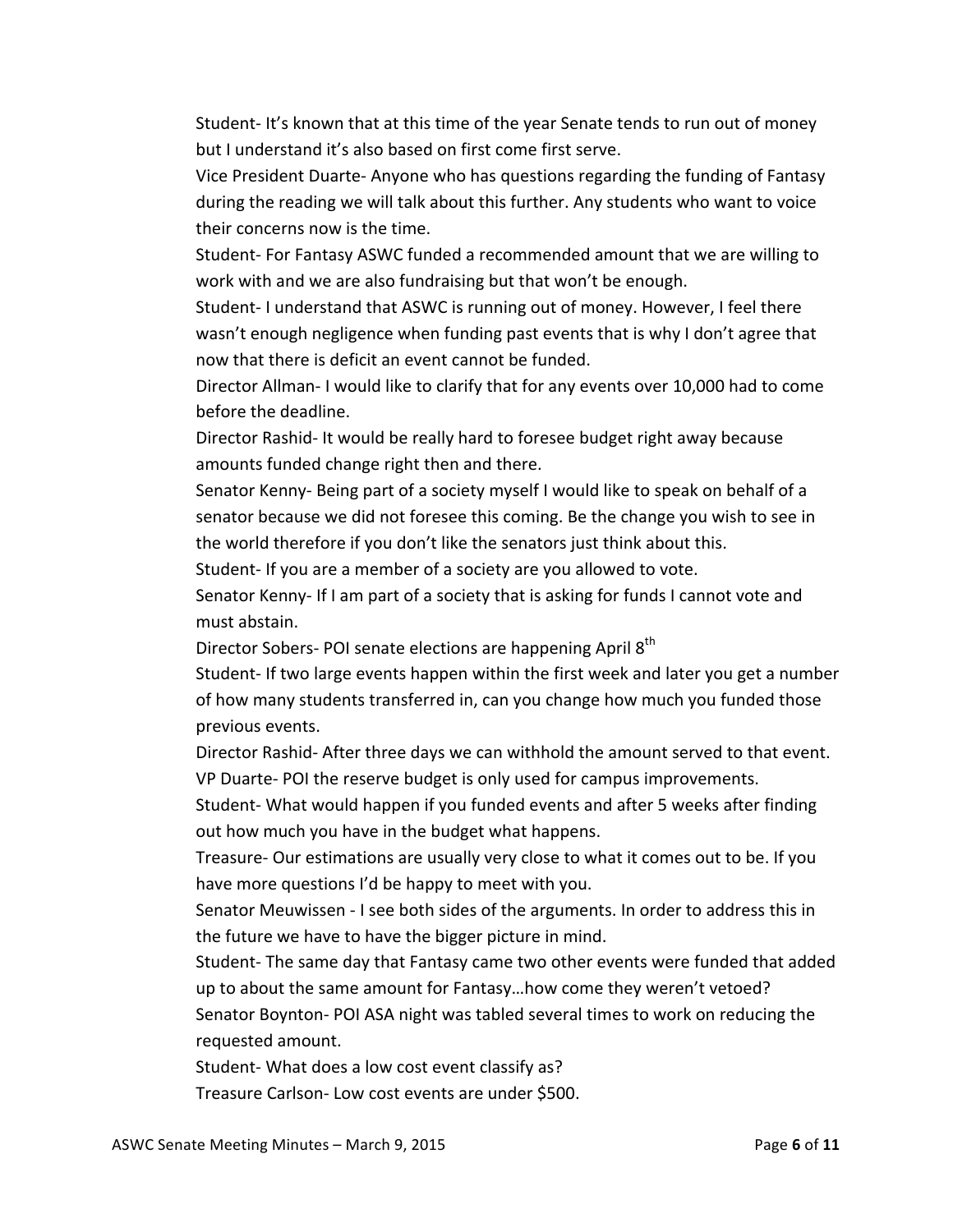Student- I would recommend making an amendment regarding society littles voting on events from that society.

Director Rashid- I understand this might be perceived differently but according to Leap the pledging process is not recorded officially therefore littles can vote. Senator Murillo- Going back to the first come first serve basis in regards to Penntronic they came on the first day if per say Fantasy would have come then we

would have discussed funding for both events further.

Director Sobers- POI senators due take into consideration things that might influence once voting. Perhaps more training can be done to address this issue when training senators.

Director Rashid- As a senator we also look first at what's best for our constituents and that's a philosophy we work by.

Director Sobers- POI senators have time between the first and second readings to communicate with constituents about funding events.

Senator Vargas- When was the new amendment passed for budget regarding events? 

VP Duarte -December 2013

Treasure Carlson- A lot of the other amendments in the budget funding code has been there since before my time serving. We can consider looking at certain things and working to change things.

Student- Regarding Program Board, how much of the student body fees are allocated to PB?

Treasure Carlson- Student fees are allocated as follows: 35% media council 65% senate (general funds) and of that 25% goes to PB.

Director Allman- Just to clarify the funds are strictly used for student body events not society events.

Student- Are the allocated amounts are per semester?

VP Duarte-Yes, they are.

Student- I would recommend being more strategic on how funding event process goes throughout the semester.

President Esquer- I completely agree with you and I will recommend that for next year especially because big events come within the first week.

Senator Boynton- Please know we will be talking about this further as table.

Senator Kenny- In our training this can also be something we can address in our summer training.

Director Rashid- POI we have funded several events such as commuter luncheons, speakers, and more.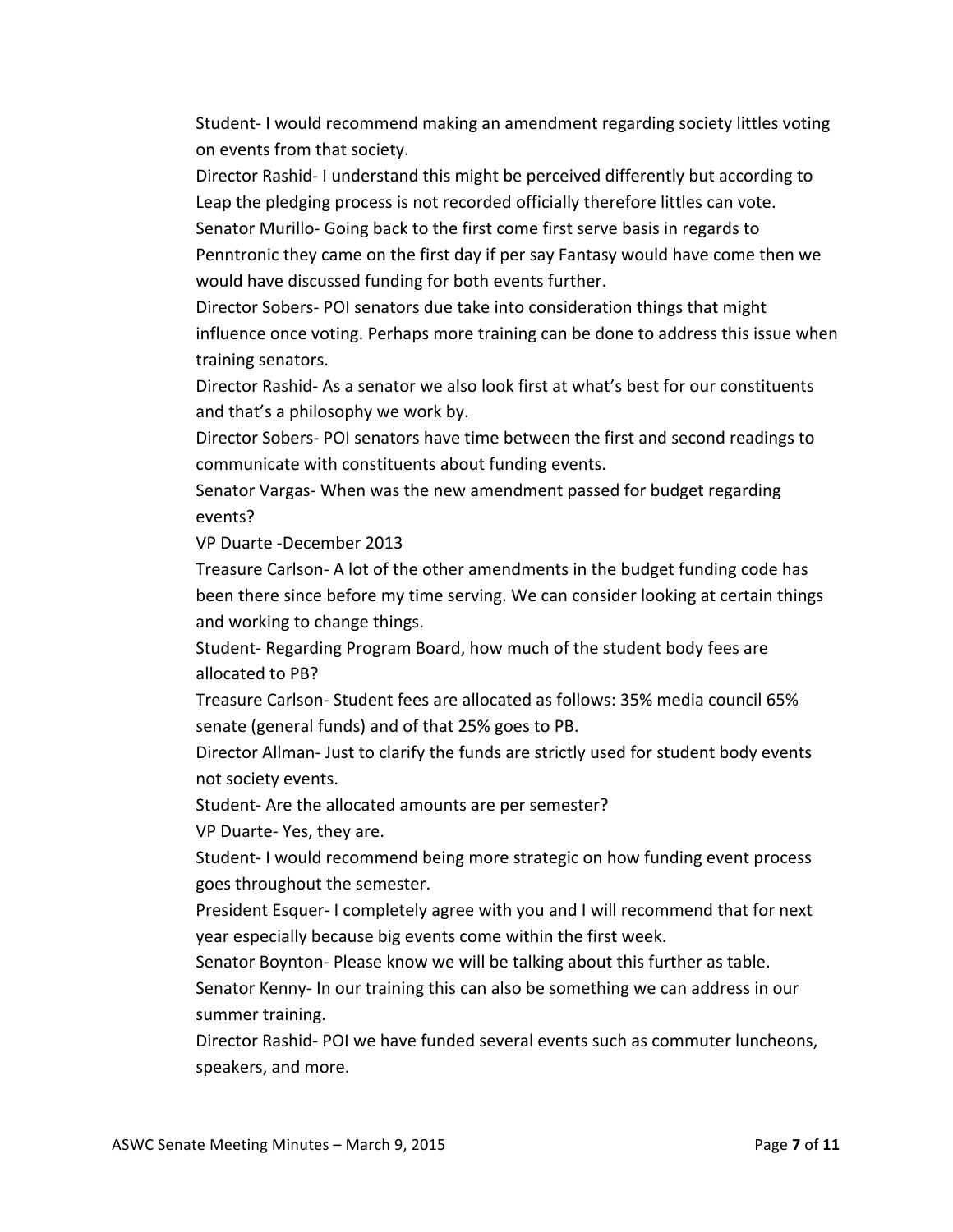Senator Butler- Also for open house and rush we plan ahead and for dances the same thing is done. In terms of planning always plan ahead of time to be ready for that first meeting.

Senator Reyes- POI this is the biggest public we have had POI these meetings are every week. Therefore please come and voice your concerns because that helps us as senators to understand the student body more.

Student- If this event is not funded what can be done....

VP Duarte- If a new event is created their would have to be  $2/3^{rd}$  vote to hear an event over \$10,000 since the deadline has passed.

Student- what happens to the left over money by the end of the semester? Director Rashid- Any left over amounts go to the reserve account, which is used to pay things like Org sync and for campus improvements.

Treasure Carlson- POI reserve account commitments to things like org sync are already accounted for.

Students- do you follow up on how events do after event happens

Treasure- yes we analyze every aspect from the weather to attendance.

Students- do you look at what the students thought of an event after it has happened. 

President Esquer- Yes, senators go back to their constituents to get feedback.

Senator Santacruz- I think they mean if we look at concrete details that made this event happen and that's something we should do more.

President-I completely agree and that's something we can work on.

Director Allman- We will discuss how we can better survey events and lets us know ways if you have ideas so we can better serve you.

Senator Kenny- In regards to comments cards please use them we do look at them. Student- I wasn't aware of the comment cards.

Senator Boynton- We will work towards advertising them more.

Student- In regards to the cards I think they need to be updated.

Kenny- Please come to our student feedback committee meetings if you have any suggestions. 

Senator Murillo- I understand that this is something that needs to be looked into but we do have information of all the senators at the table outside of the senate office if you wish to contact them.

Senator Kimball- Also when senators are tabling outside it's so students can approach senators. 

Student- I feel that both sides can strengthen communication because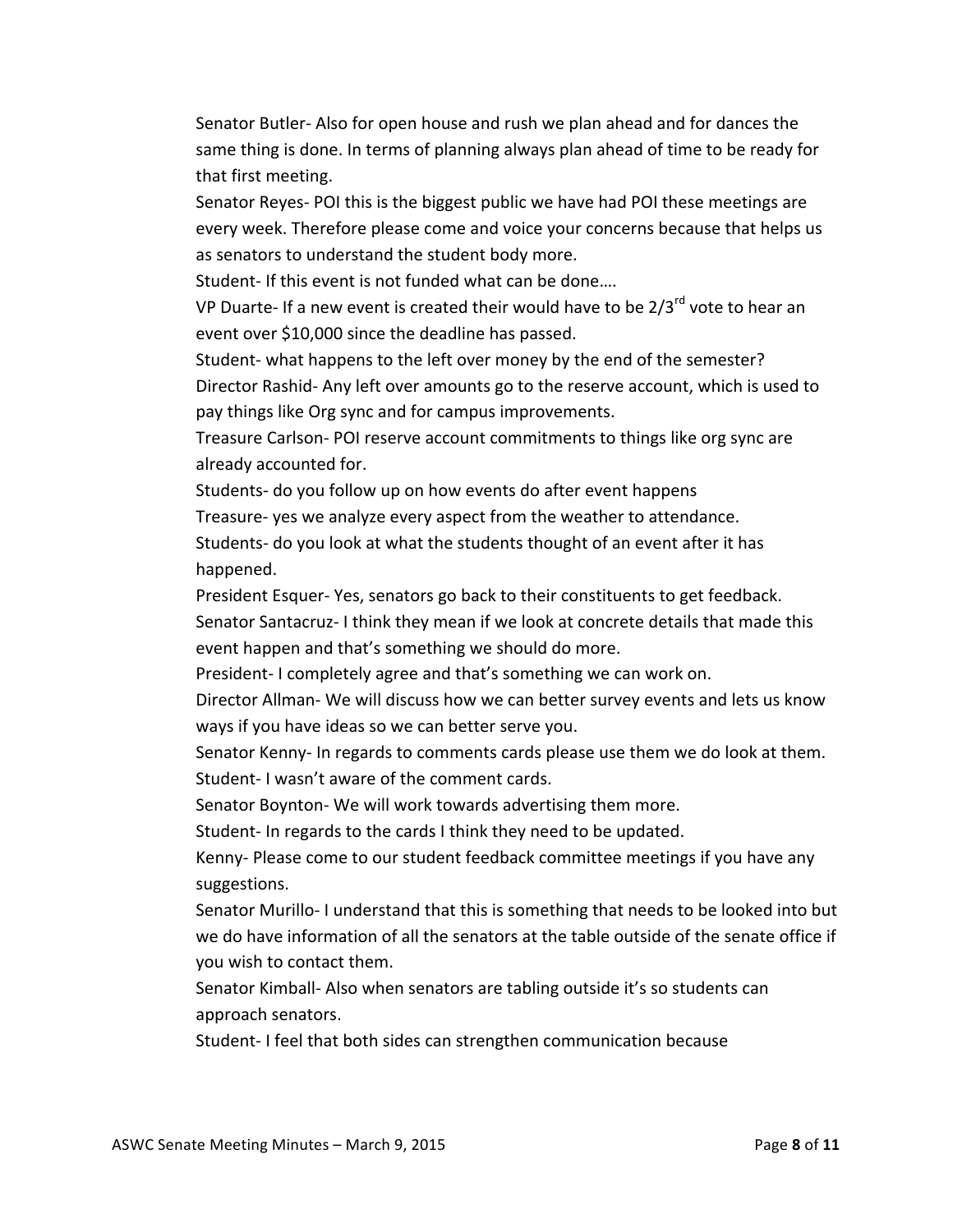Senator Boynton- I understand the disconnect there is and that it needs work that is why we do things like forums, tabling's, and the ASWC Address. It's a give and take relationship essentially.

Director Allman- I personally have made efforts to truly serve the student body and we truly do want to better serve you, the student body. Please do reach out to us so that we can better serve you there's always work to be done.

Student- Would you like for students to come back to hold you accountable.

President Esquer- Please do come to our office hours and talk to us about anything. Please hold us accountable for our jobs.

Director Sobers- Another way to know if senators are being held accountable is by reading the minutes posted on org sync.

## **First Readings**

- A. Pi-Day for Cancer Awareness by the Math Club.
	- A. An event held every year where professors sign up to get pi thrown at them. We have looked at other ways to get free pies but Bon Appetite.
	- B. Total requested \$750.
	- C. Request for fast track.
	- D. Senator Murillo motions to fast-track event.
- B. Valeriano Mixer by the Franklin Society.
	- A. Total requested \$300.
	- B. Funds are to hold event for Brandon Valeriano along side with the Political Science department. The speech is open to the student body. Event date is April 9<sup>th</sup>.
	- C. Senator Murillo motions to reorder the agenda.
	- D. VP- is there a consensus  $-$  majority event

## **Daily Calendar Considerations**

A. Pi day

Senator Kenny motions to fun event.

- B. H4 Honorarium
	- A. Total requested for speakers \$500.
	- B. Senator Reyes motions to table event till next week under letter B.
- C. **Miscellaneous Business**
	- **a.** President Esquer- Due to the low amount we have left in the budget I have decided to veto the amount that was funded for Fantasy. I think it's in the best interest of senate that we do this.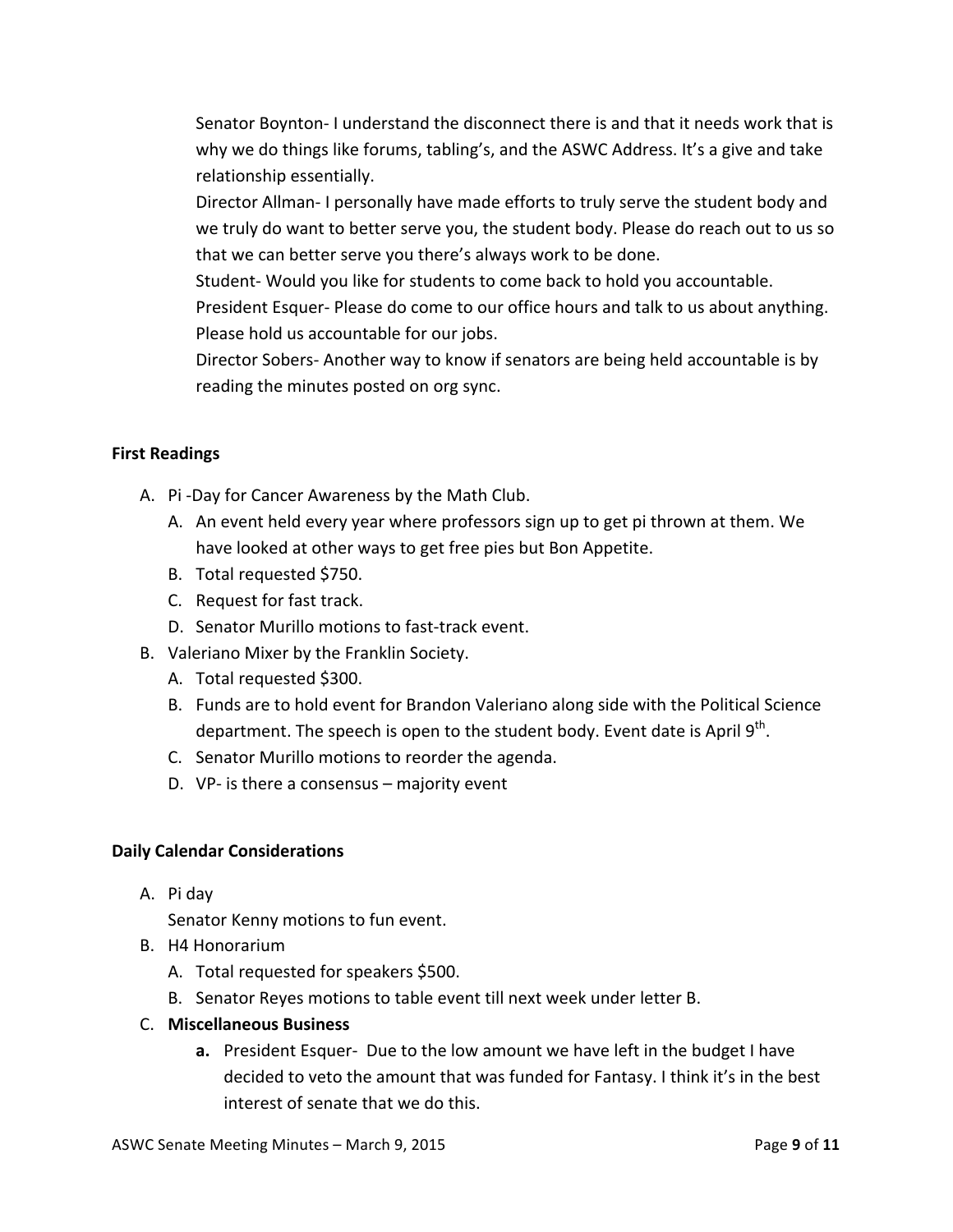- **b.** VP- We are now opening debate for the veto on Fantasy. To clarify, Con- are to overturn the veto and Pro -is to uphold the veto.
- **c.** Senator Santacruz-I am speaking for the con and recommend that we look at what was funded for Penntronic and through a 2/3rds vote and consider the amount funded.
- d. Senator Kimball- Speaking for con side, last year I attended and personally I did not stay longer than 30 minutes. At one pint I remember the police made an appearance.
- **e.** Senator Kenny- Speaking for the con, although these events happen annually there is room for improvements.
- **f.** Senator Meuwissen I personally understand that senate is concerned about the budget but it would be unfortunate to not fund event because we are running low.
- **g.** Senator Murillo- For con, although it's unfortunate that we have to penalize this group we do have to think about future events such as honor societies
- **h.** Director Rashid- Con, consider this as logistics and not penalizing these organizations. If we do not have funds we cannot operate as student government and will in the long run affect more people.
- **i.** Senator Santacruz- My concern is why we didn't confront this dilemma when Penntronic came.
- **j.** Senator Butler- If constituents were not happy with funding the event senators could have communicated that at the time.
- k. Director Rashid- moves to a roll call event (nays are to uphold the veto and yays are to overturn the veto)
- **l.** Senator Boynton- nay, Senator Marquez- nay, Senator Kenny-abstain, Senator Perez- nay, Senator Romero-, Senator Jones- abstain, Senator Sanchez-, Senator Smith- abstain, Senator Meuwissen-yay, Senator Murillo- nay, Senator Doung- yay, Senator Lendavai- yay, Senator Santacruz- nay, Senator Perez-, Senator Reyes- nay, Senator Atoyan-nay, Senator Kimball- nay, Senator Vargasnay, Senator Butler- nay, Senator Malgina- yay.
- m. The vote was 10 nays, 4 yays, and 3 abstaining.

#### **Announcements**

- a. Senator Murillo Senators make sure to pass word of events to your constituents.
- b. Senator Kenny-this email if you want to contact me.